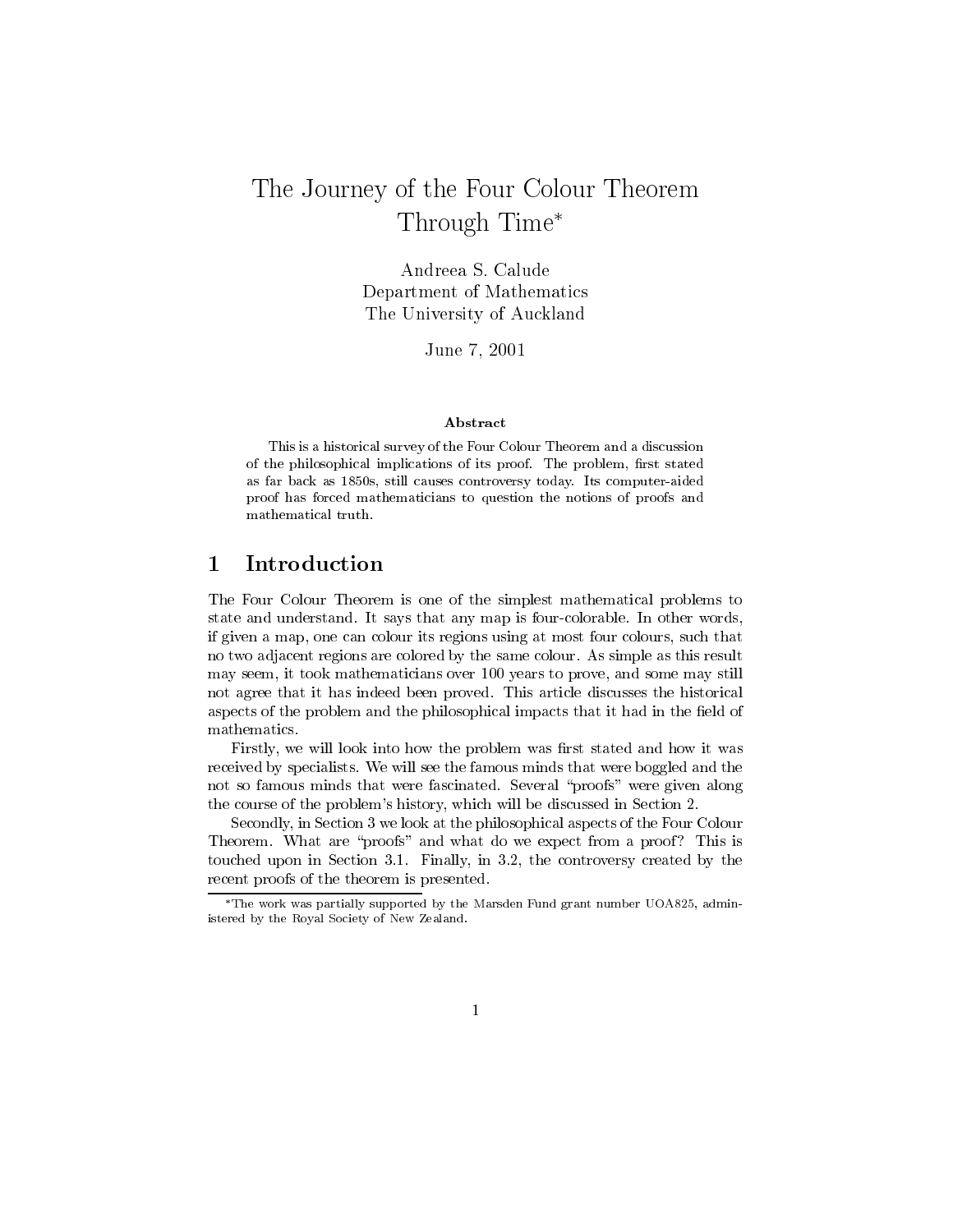#### $\overline{2}$ History of the Four Colour Problem

#### 2.1 Early beginnings

The Four Colour Conjecture was first stated by Guthrie in 1850. He was studying law at University College London and he was taught, among others, by De Morgan. Guthrie had noticed that four colours seemed sufficient to colour most maps, but he wondered if that was true for all maps. This led him to try and prove the conjecture or at least find out why it might be true. De Morgan could not come up with any answers and passed the problem on to Hamilton, whose reply was "I am not going to attempt your quaternion of colour very soon". The problem did not seem to pick Hamilton's attention for some time and interest in it almost seemed to die down. In 1860, Peirce tried to prove the conjecture too, but failed. Cayley heard of the problem in 1878 and he published a paper entitled "On the coloring of maps" in 1879 in which he explains why it is difficult to produce a proof for the Four Colour Problem.

#### 2.2 The temperature is rising

In 1879, the mystery seemed to have been solved. Kempe submitted a proof of the Four Colour *Theorem* to the American Journal of Mathematics. His proof was very welcomed within the mathematical community and he was made a Fellow of the Royal Society, and knighted in 1912. Kempe introduced a new technique now referred to as "Kempe's Chains". His method involves creating "chains of two colours" within a graph, in order to predict possible combinations" of such colourings. However useful this method still proves to be today, his actual proof of the Four Colour Theorem itself is flawed, as established by Tait in 1880. In fact, Tait went so far as to come up with his own proof, which once again proved to be wrong. He based this proof on the false assumption that every three-connected planar graph is Hamiltonian. So the Four Colour Theorem became the Four Colour Problem for the second time in history.

#### 2.3 Hot from the Oven

However, this was only the beginning. In 1890, Heawood published "Map colouring theorem" which is a proof of the Five Colour Theorem (i.e., that any map can be coloured with at most five colours) using Kempe's Chains. In 1891, Petersen realised that Tait's methods show that the Four Colour Problem can be adapted to a conjecture on colouring edges. He went on to show that the Four Colour Problem is equivalent to the conjecture that any planar cubic graph contains a Hamiltonian circuit (i.e., a closed walk containing each vertex exactly once) or by a collection of mutually disjoint subcircuits of even length. In 1904, Weinecke published a paper on avoidable sets (i.e., a set of elements which can be "left" out" when testing a graph for specific properties). In 1912, Veblen wrote one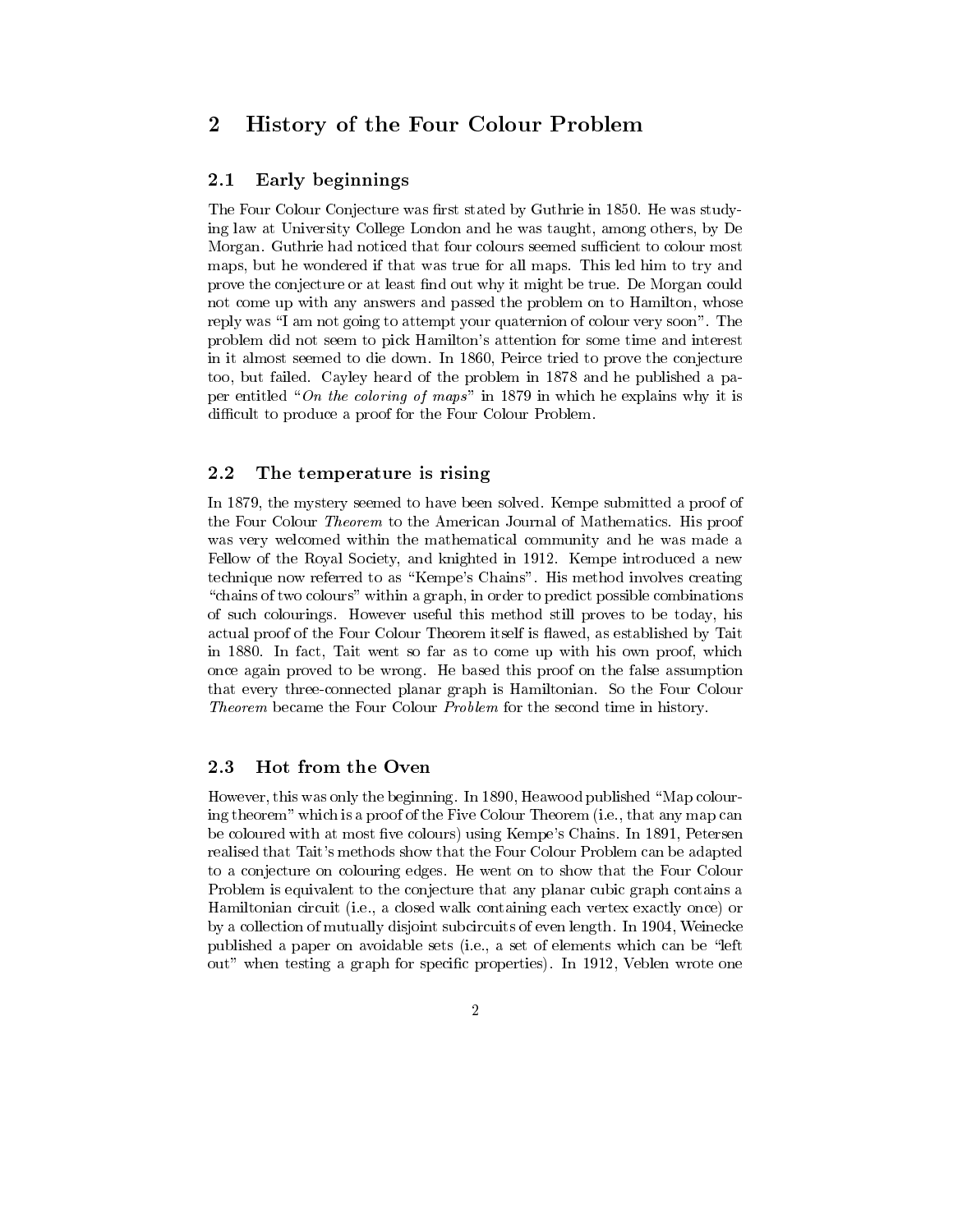too, generalizing Heawood's work and Birkoff introducing theories on reducibility and chromatic polynomials. Franklin used unavoidable sets and went further to prove in 1922 that a map with at most 25 regions is four-colourable. He was followed by Reynolds who showed any graph with 28 regions is four-colourable in 1926. It is interesting to note that the first book on graph theory appeared in 1936, published by König. The saga of regions continued with 32 regions in 1938, proved by Franklin, 36 regions in 1940, proved by Winn, then Ore and Stemple proved that any graph with 40 regions is four-colourable in 1970. In 1976, Mayer showed the same result for a map with 90 regions.

In the meantime, Hadwiger's conjecture was born in 1943 - the Four Colour Problem being a special case of this conjecture. Dykin and Uspensky published a small book on elementary graph colouring exercises in 1952 and Ore wrote what was to become a famous book entitled "The Four Color Problem" in 1967. Finally, in 1976, Heesch introduced the method of discharging.

#### $2.4\,$ Eureka ...or is it?

By now, the ideas about discharging methods and configuration sets were introduced and studied by several people. These methods constituted the basis for what was to leave the mathematical community in shock: the world's first computer-aided proof. The year of 1976 saw Appel and Haken march onto the center of the mathematical stage, announcing their proof of the Four Colour Theorem. This new version of the proof engaged a computer of the time in 1200 hours of computation which is mostly used up by verifications of various configurations. By 1977, details of the proof appeared in articles and the controversy began. The mathematical community watches in semi-desperation and semi-ecstacy as this tiny problem, which an average child has the capacity to understand, puts the very core of what mathematics stands for - the ultimate, unquestionable truth - on shaky ground. Can we and should we accept this kind of proof?

Due to this proof's practical impossibility of human verification, many have decided to come up with their own, new proof. Allaire produced such a proof in late 1977. The computer was again used in case testing, but this time the discharging method was more powerful than Appel and Haken's one, taking less computer time to execute.

Furthermore, in 1996, Robertson, Sanders, Seymour and Thomas came up with yet another version of a computer-aided proof, using more powerful discharging methods again and cutting the number of cases being tested to from 1500 to 633. The team is confident in their result but at the same time somewhat surprised at the way in which it was finally obtained "It is amazing that such a simply stated result resisted a proof for one and a quarter centuries, and even today it is not yet fully understood", says Thomas [20].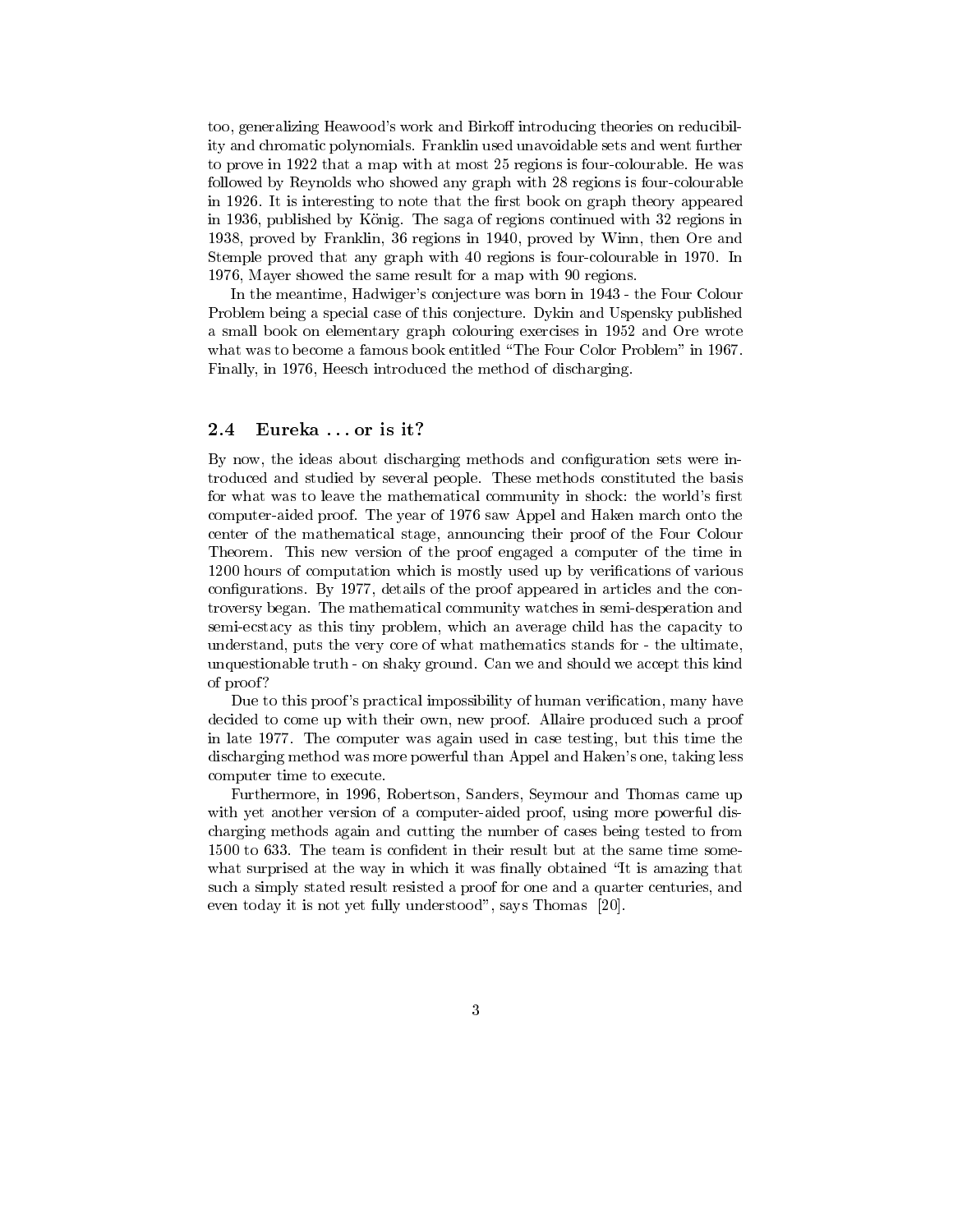#### 2.5 What now?

So what happens now? On one hand we have three slightly different proofs which confirm the result. On the other hand no one was yet able to check "manually" that these proofs are correct. In fact, it is highly improbable that anyone will ever be able to check them in this way. Worse even, some predict that one will never be able to come up with a proof for the Four Colour Theorem without requiring the help of machines. If so, what does that mean for mathematics and its credibility? Horgan [12] says that a "proof which offers a probability of truth - and not certainty - is an oxymoron". Is he right in thinking that the "death of proofs" as we know them is getting closer and closer?

### 3 Philosophical Implications of the Four Colour Theorem

#### $3.1$ The birth of proofs

The Greeks and in particular Pythagoras, introduced the key concept which tortured, fascinated and become a true addiction for mathematicians for the last 2000 years - the concept of proof. Pythagoras knew in 500 BC that his theorem (concerning right angled triangles) was to remain true for eternity. Are the three teams of mathematicians who provided computer-aided proofs for the Four Colour Theorem also confident that the result will remain valid for eternity?

Up until recently, it was understood that an acceptable definition for the concept of *proof* is "a finite sequence of formulae of some given system, where each of the sequence is either an axiom of the system or a formula derived by a rule of the system from some of the preceding formula" [4]. However, due to practicality, this definition is not followed closely, as many proofs are in fact too long to be expressed in terms of axioms (i.e., formalised). There are two other question marks about this definition. What is the aim of a proof? When is a proof not really a proof?

Some mathematicians feel the need to go beyond the formal definition of proofs. Tmockzo [5] characterises proofs to be convincing, formalisable and surveyable. In short, it is expected that proofs are *convincing* enough to persuade even the skeptics of the accuracy of the claimed results. They should be formalisable at least in theory, i.e., the conclusion should be reached starting from axiomatic systems as demanded by the formal definition of proofs. It is the *surveyable* aspect that causes the most controversy in the case of the Four Colour Theorem. Surveyability is best illustrated by the "falling-tree" conundrum: Has a tree fallen if no one can hear it? Has a theorem been proved if no one can read its proof?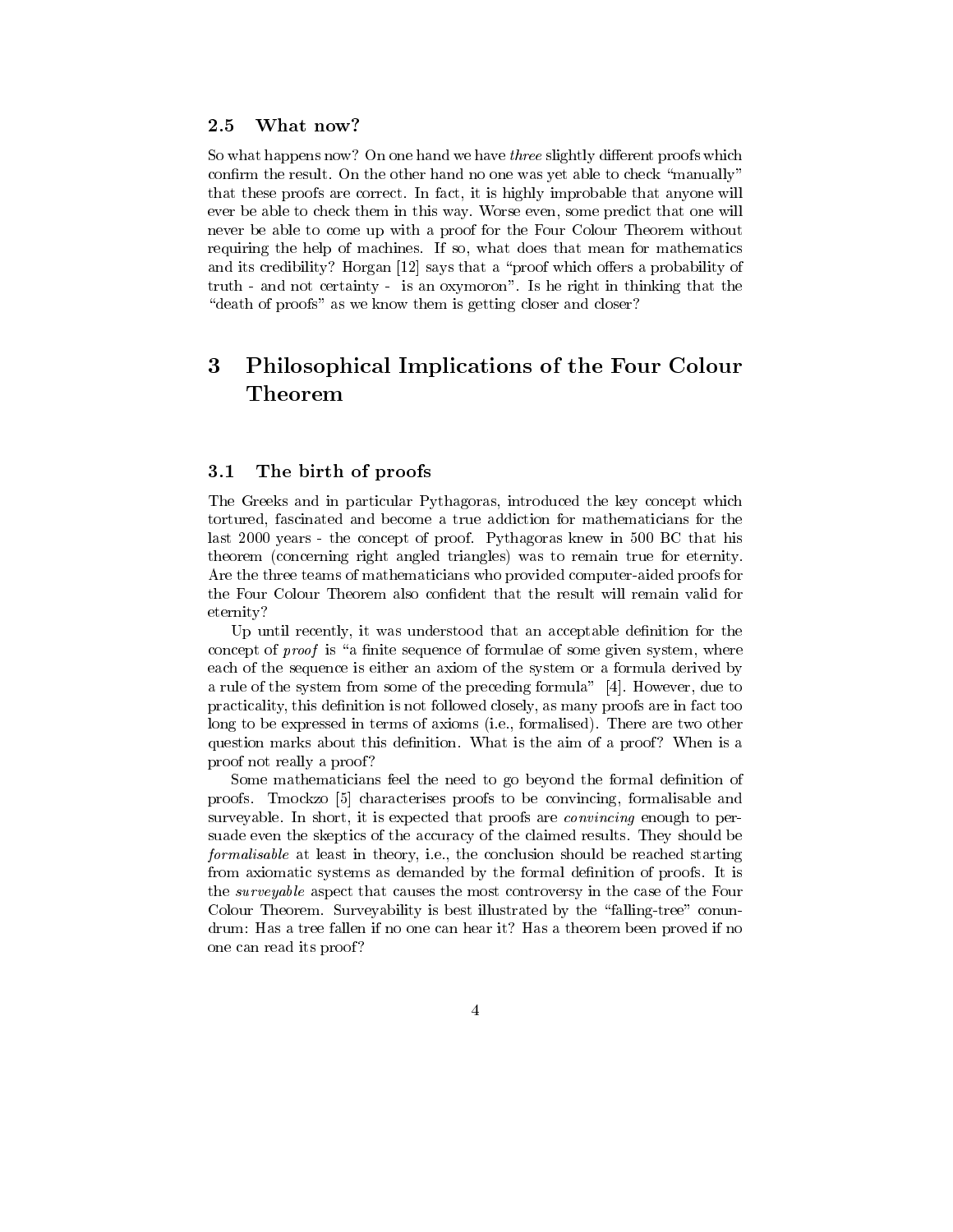#### $3.1.1$ Mathematical science versus Natural Science

The other approach is to look closely at what it is that differentiates pure mathematical science from natural sciences. Philosophers have been concerned with this vital difference for as long as mathematics itself can remember. Kant and Plato explained it by using the "a priori - a posteriori" dichotomy. On one hand we have physical experiments and personal experience, often referred to as "common knowledge", which may not always turn out to be how we perceive it. This is considered to be *posteriori*. On the other hand, there is pure mathematical knowledge, derived from an axiomatic system whose truth value is guaranteed to transcend time itself is - this is thought of as a *priori*. This kind of "absolute" truth is what mathematics has been thriving on for the last 2000 years. Throughout its journey, the field adopted various other modern terms for "priori" such as innate, formal, certain, analytic and conversely for "posteriori": learned, empirical, dubitable, synthetic. However, Kant and Plato's ideology remains firmly ingrained in many mathematical circles today, regardless of its exact linguistic form.

As clear cut as this definition might seem, there are simple examples, which puzzle even the most convinced believers. Take the concept of a prime number, i.e., a number whose only divisors are one and itself. Many prime numbers can be calculated by hand, simply by trying out various possible divisors. Clearly, this exercise only works for reasonably small numbers. In spite of that, mathematicians were interested to obtain large prime numbers too and they employed computers to calculate them. Does this mean that some primes are priori (those founds by hand) and some posteriori (those found by a machine)?

A further distinction between mathematics and natural sciences is illustrated by the contrasting concepts of "repeating a proof" and "repeating an experiment". According to Wittgenstein, a proof is "the picture of an experiment, as it practically always turns out". This draws upon the issue of surveyability or "übersehbar", as Wittgenstein [10] himself would have defined it. He goes on to explain that an experiment (for example in physics) does not guarantee that the original result will always be obtained, if the experiment were to be repeated; whereas proofs do. Proofs are not temporally relative, they are eternal truths in all possible worlds.

#### The end product  $3.1.2$

What do proofs prove? Theorems! Swart [6], argues that there is not one type of theorem but four:

- theorems whose proofs can be done in one's head;
- theorems which require pen and paper for proving;
- theorems which not only require pens and paper, but also a great amount of effort and time;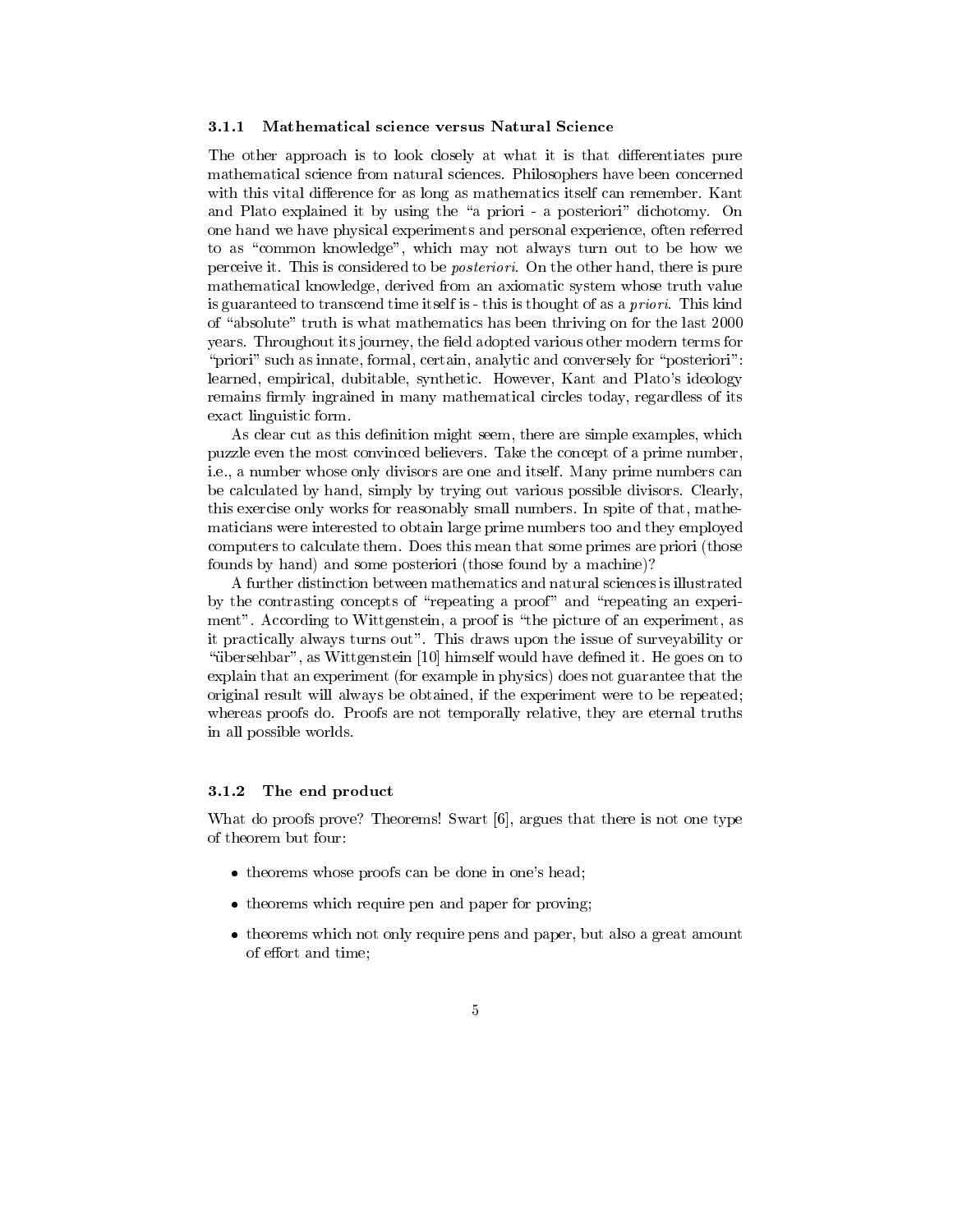• theorems which can only be proved with the help of a computer.

The question is which of these types of theorems would Kant and Plato accept as valid a priori mathematical truths? Where does one draw the line between a priori and a posteriori?

On a different tangent, some people argue that a proof does not only prove a certain result, but in fact it provides insight as to why the result is true. In a way, putting our minds to rest that the proof for Pythagoras's Theorem is true constitutes only half the benefits. The fact that it explains why this is the case is what makes it a "beautiful" and a "proper" proof. In other words, it provides the "a-ha" feeling which is the core motivation for many mathematicians.

#### $3.2$ The controversy of the proof

#### $3.2.1$ Eureka!

The long awaited proof for the Four Colour Theorem did come eventually, but not in the form that the mathematical community expected it to. The day Wiles presented his outline of the proof of Fermat's Last Theorem the audience rejoiced in his achievement and clapped ecstatically. In contrast, those who witnessed the most daring and unusual proof in mathematics, produced by Appel and Haken, fell into a deadly silence. No one clapped. No one rejoiced. Even today, almost a quarter of a century afterwards, many mathematicians who accept the proof, will not admit that the Four Colour Theorem is "just as proved as" Fermat's Last Theorem. Suddenly, the most precise concept in mathematics, the ultimate kind of truth, the notion of proof has been transformed into an adjective with comparative and superlative forms. Why has this happened?

#### 3.2.2 The skeptics

The issue of *surveyability* is burning more and more holes in the credibility of the proof. If proofs are to be verified, then it automatically seems to follow that a person - as opposed to a machine - has to complete this task. This has not been achieved, due to the length of the proof. In principle, we do know what the computer is doing, but no one can say they have personally done that, or even ever hope to be able to do that.

Halmos [18] explains that a proof done with the use of the computer has the same amount of credibility as one done by a "reputable fortune teller", as these machines are similar to "oracles" since they have certain physical properties that we have yet to understand. Similarly, Deligne [12], from the Institute for Advanced Study (a 1978 Fields Medalist) shares the same point of view: "I don't believe in a proof done on a computer. In a way, I am very egocentric. I believe in a proof if I understand it, if it's clear. A computer will also make mistakes, but they are much more difficult to find".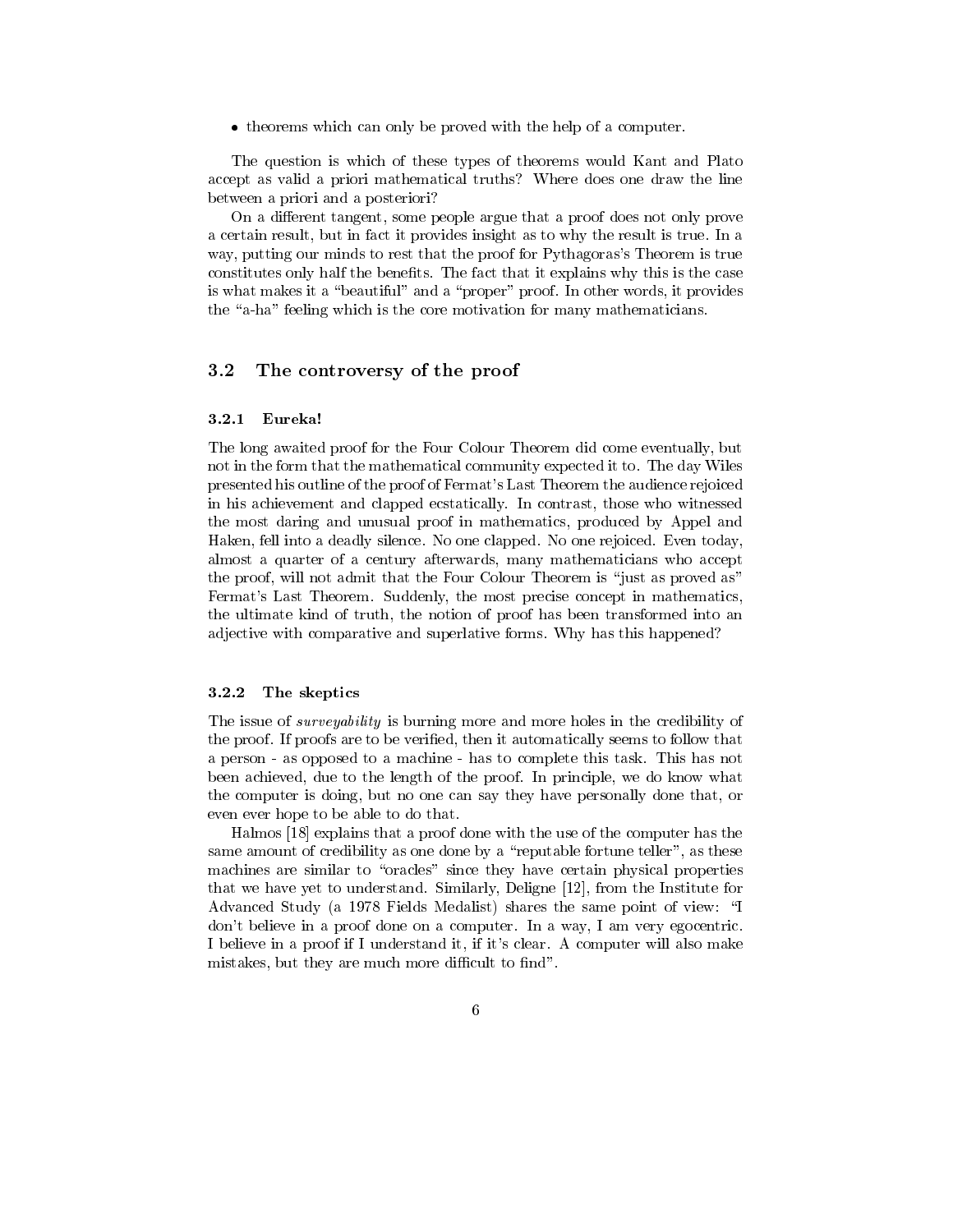Halmos has another complaint: "we don't learn anything from the proof". The proof gives no indications as to why it is that we only need four colours to colour maps; why not thirteen? What is so special about the number four? As good as an "oracle" gets, it still can't provide an explanation for that one! Stewart [22] agrees with Halmos and Hersch joins them in their disappointment about there being no "enlightenment" brought out through the proof. Some go as far to claim that mathematics is not about finding answers, but about the methods used to obtain them. Cohen [18] explains that "admitting these computer shenanigans" would lead to an "intellectually unfulfilled" result. Computer checked cases do not belong to mathematical science because one cannot accept a "quasi-proof, hidden in a black box", according to Bonsall [22].

Tmockzo [5] draws upon the distinction between a priori and posteriori truths. To use a computer in establishing a mathematical truth is to transform proofs into experiments. He claims that the Four Colour Theorem has been "confirmed" though a theoretical physics experiment, but not proved in a formal way. Hence, this result is posteriori because it manipulates machines as well as logical operators. The trouble with these experiments is that although we have an approximate idea of what the computer is testing, no one can be one hundred percent sure of the methods used. This means that the nature of the result is of the type "Simon says" where mathematicians are invited to "have faith" and "believe" whatever some Simon god-like creature claims. But this is mathematics and not religion!

While Tmockzo does not completely deny the validity of the results, he underlines the fact that the theorem is not "as proved as" other theorems (those whose proofs do not involve computers). He calls the result "a new kind of knowledge". Swart [6] reconciles this divergence between conventional and unconventional theorems by introducing a new idiom: "agrograms". The latter terminology is changed as follows: we start at conjectures when a new problem is introduced; move up to agrograms - truth statements which are verified as best possible, and then finish with theorems, the absolute rulers of the mathematical market. While agrograms are still considered mathematical truths, they do not possess the authority that theorems do: in fact, they represent the fuzzy boundary between a priori and posteriori.

#### $3.2.3$ The believers

In spite of all this, there is also plenty of support for the Four Colour Theorem proof. Unconventional types of proofs are being welcomed in the mathematical community more and more. In 1988, Lam [8] and his colleagues at the Concordia University used the computer to examine various cases as part of a geometry proof. In 1981, Lanford from the Institut des Hautes Etudes Scientifiques, Bures-Sur-Yvette proved the Feigenbaum conjecture, also with the help of computers. Meyer and Schmidt from the University of Cincinnati employed computer algebra to get further insight into the *n*-body problem. So why is it that some are prepared to accept all these proofs as valid mathematical truths?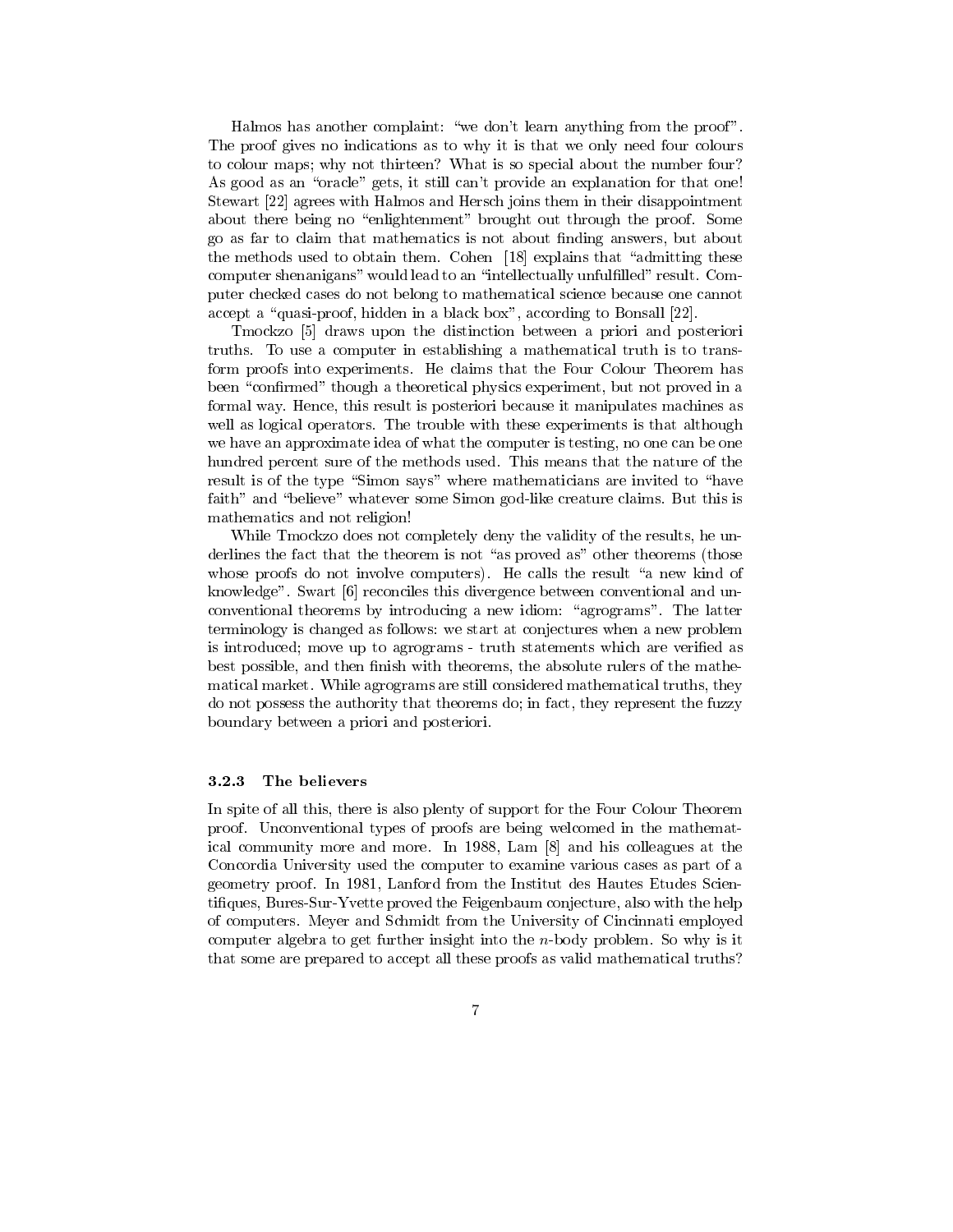Firstly, the complaint that computers may have bugs or produce errors can be applied in the same way to humans. People are also likely to make mistakes [9]. In fact, Kempe's proof itself is a perfect example that humans are only human. His error was detected years after the proof was widely recognized and accepted. Furthermore, even though computer errors might be harder to detect, humans are more likely to make mistakes in their proofs - computers follow a pre-designed rigid program and are not distracted by moods, stress and other outside factors.

Secondly, the sheer length of some proofs is beyond the scope of human computation, but perfectly acceptable by machine standards. In other words, the kinds of results we are interested in obtaining involve complex and lengthy computations, which might be understood by humans, but by no means executable without the use of computers. The Four Colour Theorem is one of those results. What initially took 1200 hours of computer work, would be practically impossible for one single mathematician to do; which explains why the proof is not surveyable. And even for those results which can be done by humans, the speed of a computer outweighs that of the human [9]. Why should you walk to work, when you can drive in?

Thirdly, "the idea that you don't use computers is going to be increasingly foreign to the next generation", according to Taylor [12]. It is a matter of acceptance and familiarity. Many fresh mathematicians are educated "with computers"; they are taught to use them as any other tool, such as a pencil or paper. For those who did not start their mathematical career during the computer revolution, these powerful machines are more of a threat than a help. Their instinct tells them to question the validity of the results obtained from such machines. Hersch [18] has some bad news for these researchers: "those who will try to reject computer proofs will have as much success as King Canate"by royal order he commanded the tide to turn back.

Fourthly, we have another perspective altogether: "that mathematics reduces in principle to formal proofs is a shaky idea", according to Thurston [12]. "In practice, mathematicians prove theorems in a social context. It is a socially conditioned body of knowledge and techniques." De Millo, Lipton and Perlis [3] agree. Proofs in practice are completely different from what we would like them to be in theory. They start out by being messages on paper, or even napkins. Then they are developed into proper arguments and circulated around the mathematical community. As a result of this journey, multiple versions of the resulting theorem are stated. Consequently, the "baby theorems" get used here and there by supporters among researchers. Finally, they start to form links with previous results in various other areas of mathematics. And there you have it, a "grown-up" theorem in all its rights. In other words, it is not a formal process but a social ritual of acceptance which allows theorems to achieve a certain amount of credibility. Arguing on priori versus posteriori terms is not a suitable approach in this case. It all comes down to the opinions and beliefs of those in the mathematical community: will we believe in a computer-aided result or not?

One mathematician goes so far to criticize the existing proof of the Four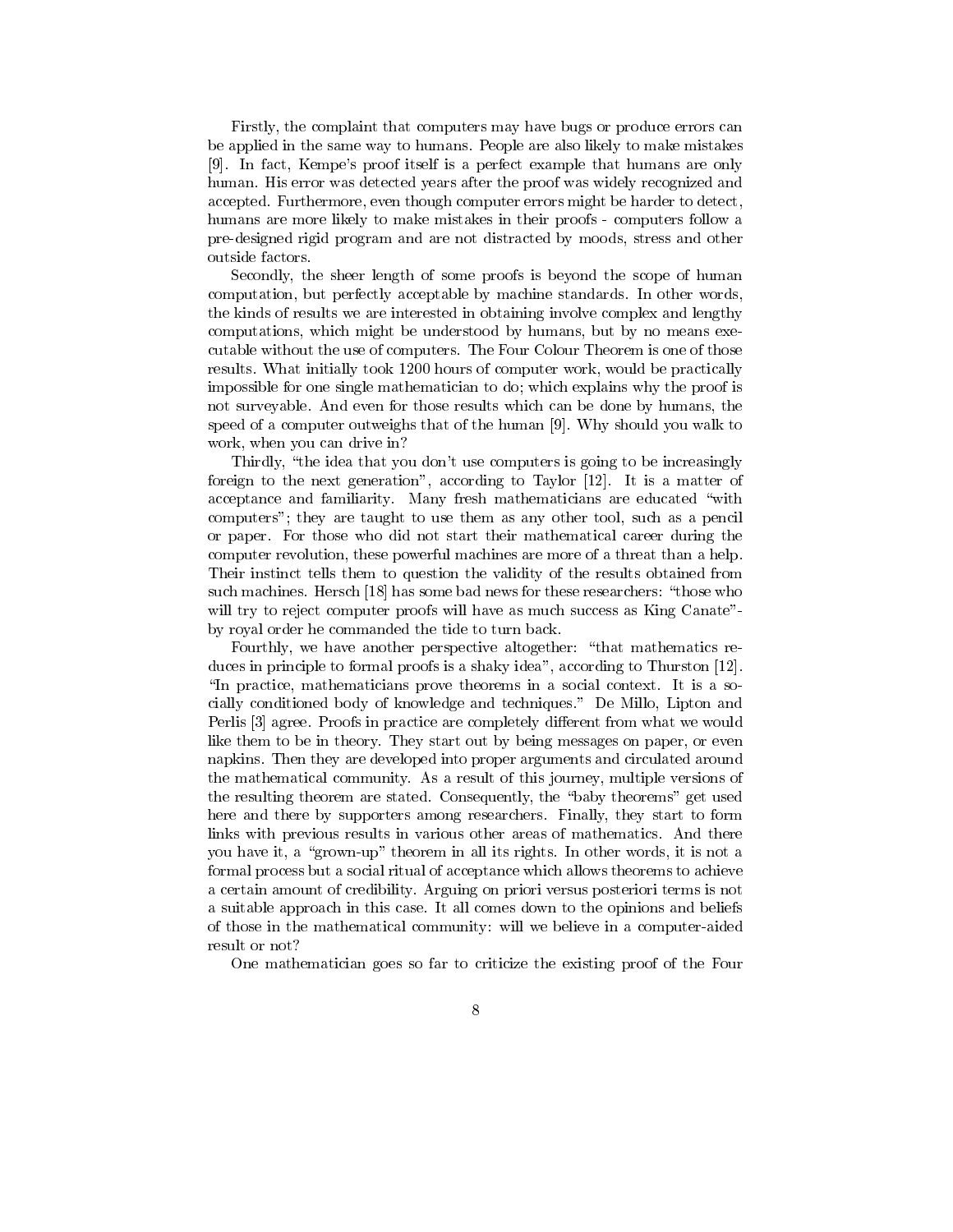Colour Theorem that he asserts:

Since the problem has been taken care of by a totally inappropriate means, no first-rate mathematician would now work any more on it, because he would not be the first one to do it, and therefore a decent proof might be delayed indefinitely. ... So we have done something very, very bad, and things like that should not be committed again. [22]

In response to this view, Archdeacon of Vermont University says: "there were many ugly paintings of gardens, but that didn't stop Van Gogh from painting his sunflowers" [23]. People are looking for better things in every aspect of life, and similarly, mathematicians are looking for better, more elegant, shorter and more beautiful proofs. This is the purpose of Erdös's idea of a book with ideal proofs, entitled "Proofs from The Book" [21].

Casti [22] writes that the Four Colour Theorem is one of the most interesting problems in mathematics because it initiated a completely new field in mathematics - that of probabilistic mathematics - and also because it forced researchers to look back and question the notion of proof. Perhaps this is the foremost reason for which the Four Colour Theorem will be remembered for.

#### Conclusion 4

This article discusses the Four Colour Theorem from a historical and philosophical point of view. We have seen that a problem as simple to state as this one can bring with it much more complicated and controversial issues for the entire field of mathematics.

Three different computer-aided proofs are supporting the validity of the theorem. However, no one has been able to verify any of these proofs in their entirity as yet - in other words, question marks are still lingering with respect to the surveyability of the proofs. On one hand, we have the *skeptics*, who argue against such computer-aided proofs and, on the other hand, there are the believers, who invite us to accept the immense aid that machines can provide to the field of mathematics as a whole. The discussion is still open and the two camps are both passionate about their arguments.

The question which follows from all this is: what does it mean for the field of mathematics if the idea of proof was to be adjusted to include computer-aided proofs?

## Acknowledgements

I wish to express my deepest gratitude to Paul Bonnington who suggested the topic and supervised this project. We wish to thank Dan Archdeacon and Gary Tee for constructive comments.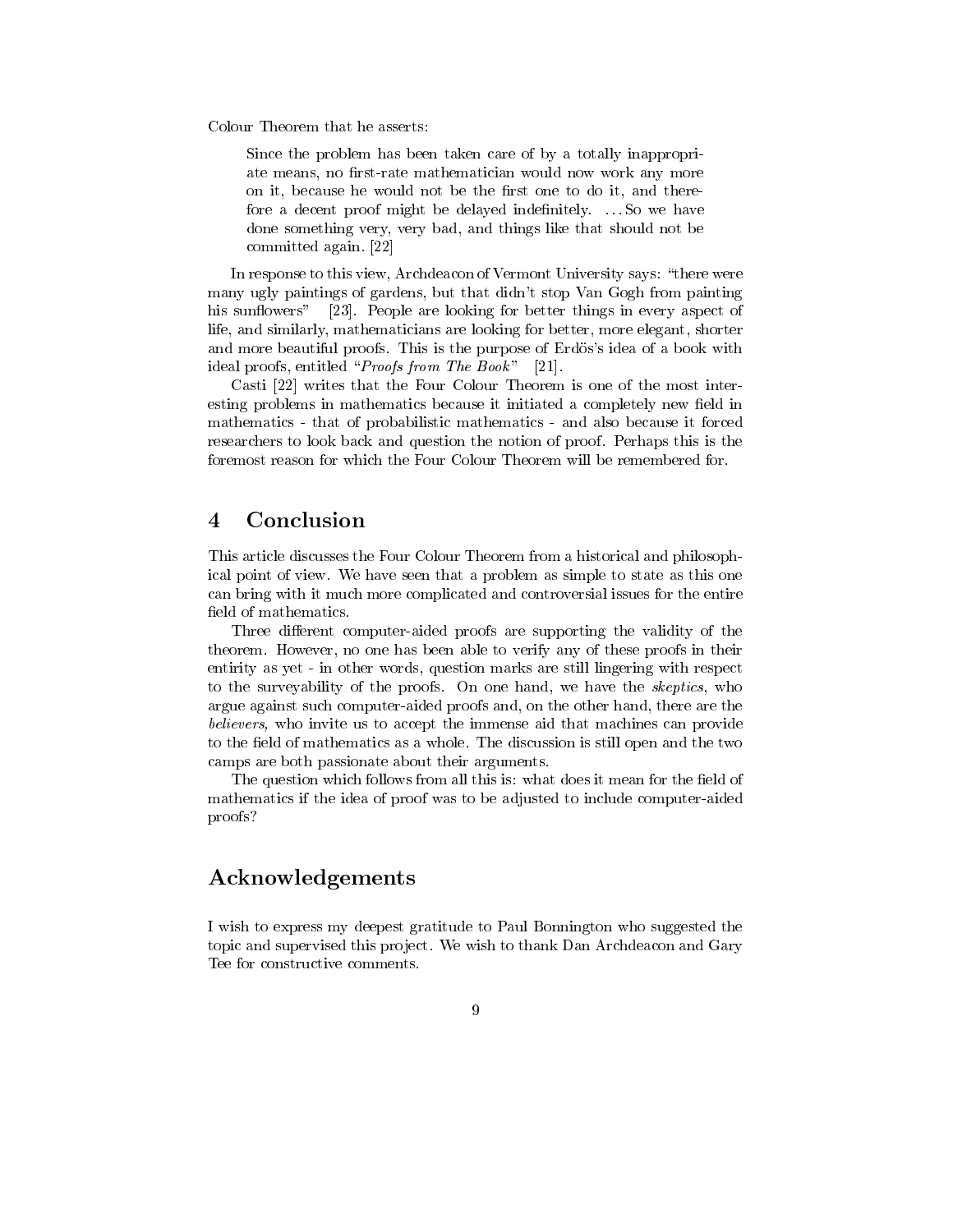# References

- [1] Davis, Philip J. (1972). Fidelity in Mathematical Discourse: Is One and One Really Two?. New Directions in the Philosophy of Mathematics Princeton University Press. Princeton. New York.
- [2] Appel, K. and Haken, W. (1978). The Four-Color Problem. Mathematics Today - Twelve Informal Essays. Springer Verlag. New York.
- [3] De Millo, R., Lipton, R. and Perlis, A. (1979). Social Processes and Proofs of Theorems and Programs. New Directions in the Philosophy of Mathematics. Princeton University Press. Princeton. New York.
- [4] Lakatos, I. (1979). What does a Mathematical Proof Prove?. New Directions in the Philosophy of Mathematics. Princeton University Press. Princeton. New York.
- [5] Tmoczko, Thomas. (1979). The Four-Color Problem and Its Philosophical Significance. New Directions in the Philosophy of Mathematics. Princeton University Press. Princeton. New York.
- [6] Swart, E.R. (1980). The Philosophical Implications of the four-color theorem. American Math. Monthly, 87, 697-707.
- [7] Saaty, L. Thomas & Kainen, Paul C. (1986). The Four-Color Problem -Assaults and Conquest. Dover Publications Inc., New York.
- [8] Cipra, A. (1989). Do Mathematicians still do Math?. Science, 244, 769-770.
- [9] Epstein, R.L. and Carnielli, W.A. (1989). Computability Computable Functions, Logic, and the Foundations of Mathematics. Wadsworth & Brooks/Cole Advanced Books & Software. Pacific Grove. California.
- [10] Stillwell, S. (1992). Empirical Enquiry and Proof. Proof and Knowledge in Mathematics. Routledge. London.
- [11] Holton, D.A. & Sheehan, J. (1993). The Petersen Graph. Cambridge University Press, Great Britain.
- [12] Horgan, J. (1993). The death of proof. *Scientific American*, 269, 74-103.
- [13] Andrews, G. (1994). The death of proof? Semi-rigorous mathematics? You've got to be kidding. The Mathematical Intelligencer, 16 (4), 16-18.
- [14] Mackenzie, D. (1995). The automatization of proof: a historical and sociological exploration. IEEE Annals of the History of Computing, 17, 7-29.
- [15] Gardner, M. (1996). The Universe in a Handkerchief: Lewis Carroll's Mathematical Recreations, Games, Puzzles and Word Plays. New York: Copernicus.